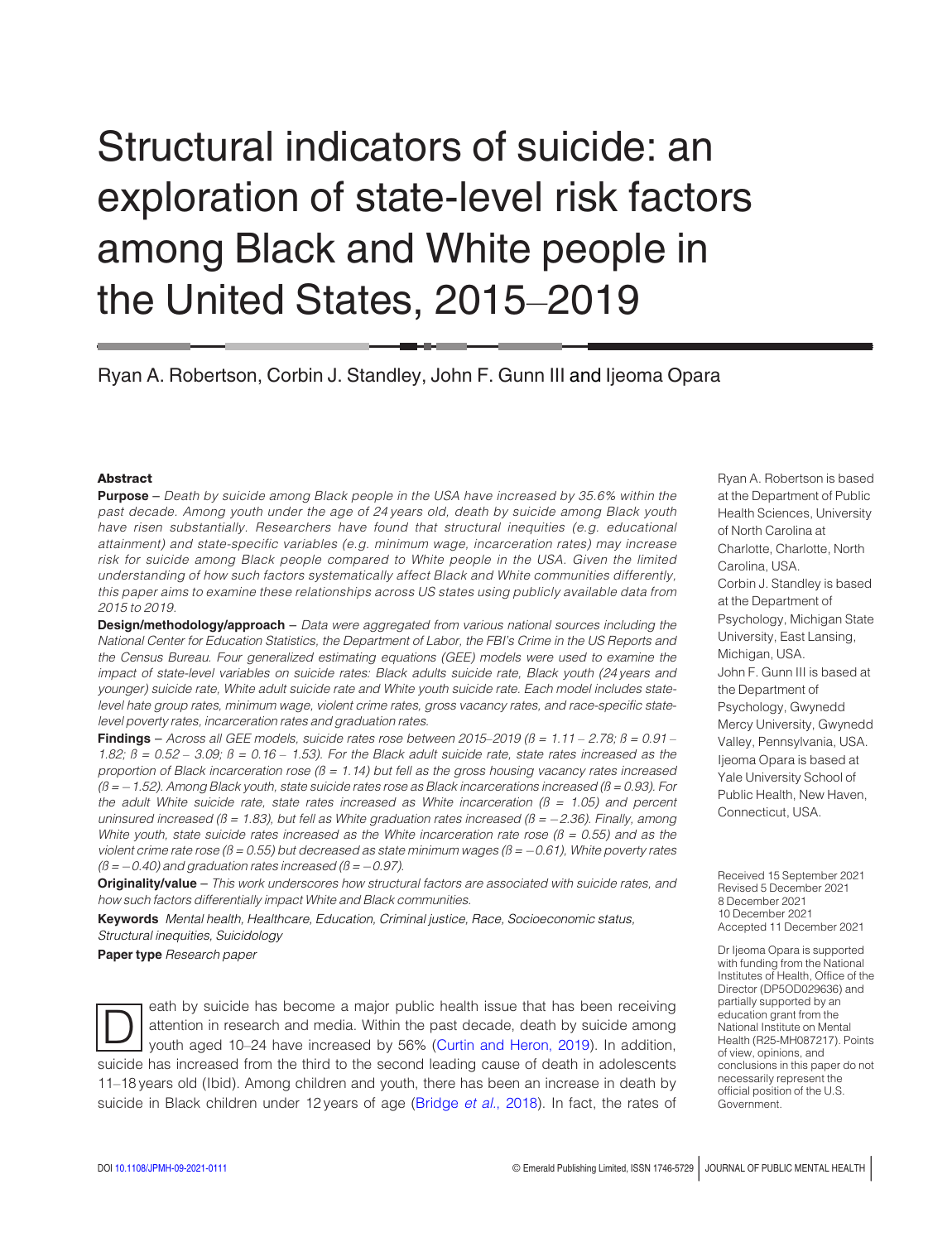suicide among White children have gone down while rates for suicide among Black children are steadily rising [\(Lindsey](#page-10-0) et al., 2019). Moreover, while rates of suicide have decreased slightly overall and among White adults since 2018, rates among Black adults have increased by 30% between 2014 and 2019 ([Ramchand](#page-10-1) et al., 2021). Additionally, Black adults in the USA have a higher rate of incarceration compared to White people, which may increase their likelihood of having poor mental health outcomes and increase risk of death by suicide ([Gunter](#page-10-2) et al., 2013; [Nowotny and Kuptsevych-Timmer, 2018](#page-10-3)).

Although emerging research has examined the relationship between race and suicide, misinterpretations of such findings have suggested race as a risk factor for suicide instead of acknowledging structures of oppression that have created systematic disadvantage based on race ([Standley, 2020\)](#page-11-0). Indeed, previous research has suggested that there are larger societal and social factors contributing to suicide that may be impacting Black youth differently than White youth ([Debnam and Temple, 2021\)](#page-9-2).

Prior research has illustrated that structural inequities such as socioeconomic status; [Schober](#page-11-1) et al., 2021; [Xiao and Lindsey, 2021\)](#page-11-2) and state-specific variables (e.g. minimum wage, overall housing vacancy rate in an area; [Kaufman](#page-10-4) et al., 2020) systematically affect Black and White people differently, which may aid in explaining racial differences in suicide rates. For example, researchers have found lower socioeconomic status to be both a risk factor for suicidal ideation and attempts among adolescents ([Xiao and Lindsey, 2021](#page-11-2)), as well as significantly associated with suicide deaths ([Wilkins](#page-11-3) et al., 2019). Therefore, it is imperative that structural risk factors that may increase the likelihood of suicide be assessed to inform policy and community-based interventions. Expanding on previous research, we examined how such factors impact Black and White youth and adult suicide rates across each US state using publicly available data from 2015 to 2019.

#### Purpose of study

Wong et al. [\(2014\)](#page-11-4) recommended that researchers examine the macro-level factors that perpetuate inequities (e.g. job availability, housing vacancy) and other structural factors (e.g. state minimum wage, incarceration rates) that may contribute to racial differences in suicide rates. Therefore, this study was informed by a socio-ecological approach commonly used in public health research (Center for Disease Control and Prevention [CDC], 2007) to understand how individual, interpersonal, community and social and structural factors interact to contribute to health and well-being [\(Cramer and Kapusta, 2017](#page-9-3); [Decker](#page-9-4) et al., [2018\)](#page-9-4). Prior studies have used a socio-ecological approach to understand multi-level risk and protective factors associated with youth suicide ([Standley and Foster-Fishman, 2021\)](#page-11-5), interpersonal violence and suicide ([Decker](#page-9-4) et al., 2018) and discrimination and mental health (Seng et al.[, 2012\)](#page-11-6). Herein, we leverage this approach to assess the state-level differences between Black and White resident's suicide rates using publicly available data.

#### Methods

## State-level data

State-level aggregate data for 2015–2019 were collected from a number of national databases and when possible parsed by race. Our outcome of interest: suicide rates, were collected from the Centers for Disease Control and Prevention's (CDC) web-based Wide-Ranging Online Data for Epidemiologic Research (WONDER) program. Scores represent the rate of death per 100,000 persons. Suicide rate data were further parsed by race (Black versus White) and age (24 years and younger versus 25 years and older). A number of covariates were included in the subsequent general estimation models to examine variations in suicide rates over time. Hate group rate data were obtained from the Southern Poverty Law Center's Hate Map [\(Southern](#page-11-7) [Poverty Law Center, 2018\)](#page-11-7). Scores in the analysis represent the rate per 1,000,000 persons and are aggregated for the entire state population. Poverty rate data came from the Kaiser Family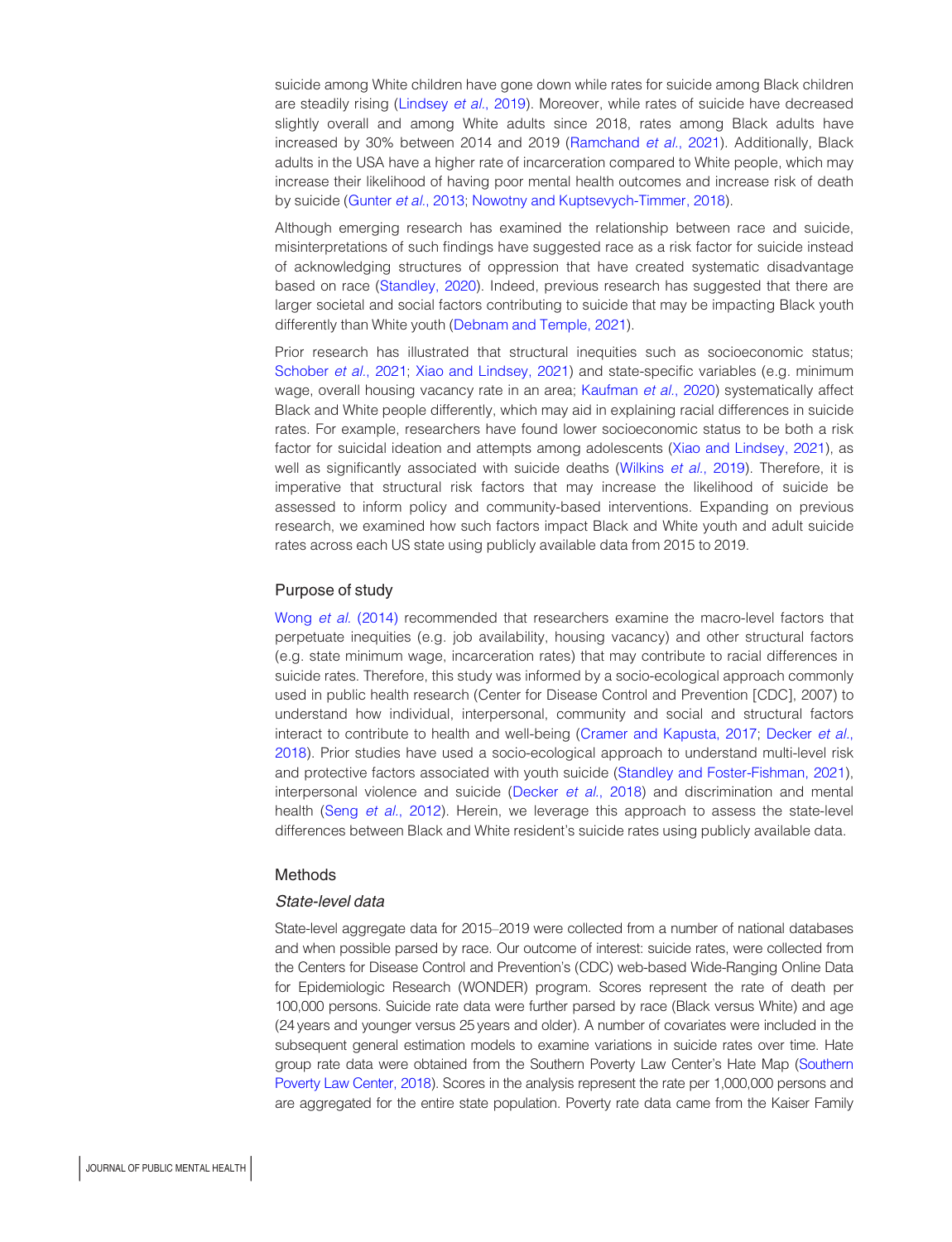Foundation ([Kaiser Family Foundation, 2021](#page-10-5)). Scores represent the percentage of state residents living below the poverty threshold parsed by race and ethnicity. Incarceration rates were obtained from the Bureau of Justice Statistics Prisoners reports ([Bureau of Justice](#page-9-5) [Statistics, 2021\)](#page-9-5). Scores in the analysis represent the incarceration rate per 1,000 persons parsed by race and ethnicity. Minimum wage data came from the U.S. Department of Labor ([US Department of Labor, 2021](#page-11-8)). Scores represent the highest hourly minimum wage in the state for the total population.

Graduation rate data represent the four-year adjusted cohort graduation rates (ACGR) provided by the National Center for Education Statistics [\(National Center for Education Statistics, 2021\)](#page-10-6). The values represent the percentage of public high school freshmen who graduate with a regular diploma within 4 years of starting 9th grade and are parsed by race and ethnicity. Violent crime rates were obtained from the Federal Bureau of Investigation's Crime in the US annual reports [\(Department of Justice, 2021\)](#page-9-6). These data represent the violent crime rate per 100,000 persons in the overall population. Gross vacancy rate data represent the vacancy rate per 100 housing units for the overall state population. Rates were obtained from the US Census ([US Census, 2021a\)](#page-11-9). The percentage of state's residents who did not have medical insurance coverage were obtained from the US Census [\(US Census, 2021b\)](#page-11-10). These scores represent the percentage of persons without health insurance for each state's overall population.

# Analysis plan

To assess the impact of several state-level covariates on suicide rates, a series of generalized estimating equations (GEE) were used. When examining panel data, measurements between years are often correlated making the use of generalized linear models less than ideal. GEE are able to supply accurate regression coefficients even when there is unmeasured dependence between outcome variables [\(Diggle](#page-9-7) et al., 1994). The estimates provided in GEE account for within-subject correlation and assess the degree to which average responses across the population change with each one-unit change in the covariates. This method is an ideal fit because it allows the present study to illuminate how changes in the predictors and outcome over time are associated while considering the within-subject correlations. The present analysis used an autoregressive correlation matrix (AR-1) and an Identity link function with US state as the subject effect and time as the withinsubject effect. An AR-1 matrix assumes that the output variable depends linearly on previous values. This makes AR-1 the most appropriate correlation matrix to use when it is expected that values closer together are more similar than those further apart as is to be expected with panel data. Four linear models were examined:

- 1. Black adult suicide rates;
- 2. Black youth suicide rates;
- 3. White adult suicide rates; and
- 4. White youth suicide rates.

Each GEE model includes time, state hate group rating, state poverty rate, state incarceration rate, state minimum wage, state ACGR, state violent crime rate, state gross vacancy rate and the percentage of state residents without medical insurance as predictors. To assist in interpretation, all non-categorical variables were standardized using Z-scores. The estimates of each predictor can be interpreted as the amount of change in the outcome variable with a one-unit change in the predictor.

#### **Results**

Descriptive statistics and bivariate associations for the sample can be seen in [Tables 1](#page-3-0) and [2](#page-4-0), respectively. These associations are largely in line with expectations. For example,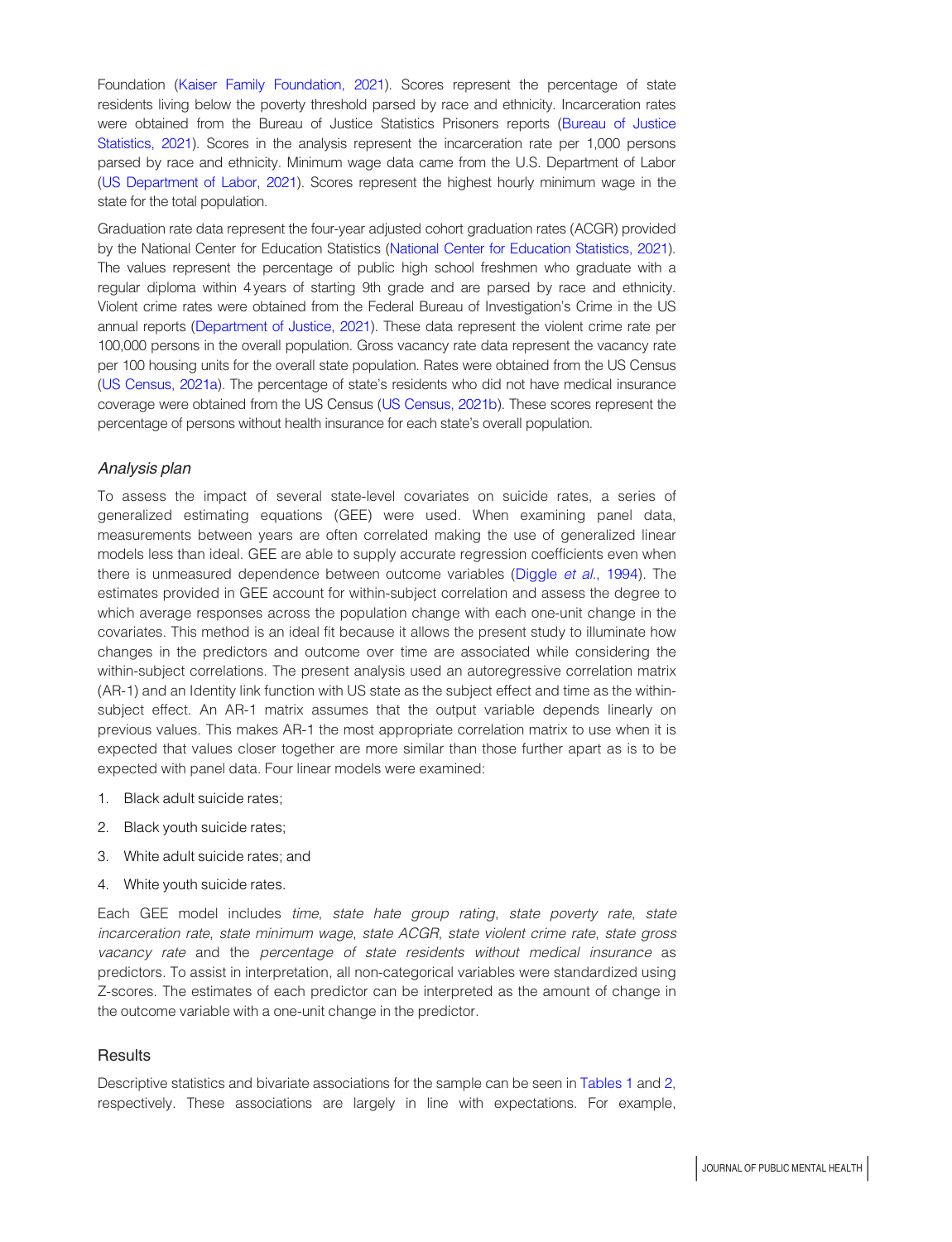<span id="page-3-0"></span>

| Descriptive statistics for outcome and predictor variables<br>Table 1 |         |         |                 |
|-----------------------------------------------------------------------|---------|---------|-----------------|
| Variable                                                              | Minimum | Maximum | M(SD)           |
| White adult suicide rate per 100,000                                  | 12.80   | 41.40   | 24.3 (5.80)     |
| White youth suicide rate per 100,000                                  | 3.50    | 17.40   | 8.34(2.56)      |
| Adult Black suicide rate per 100,000                                  | 3.45    | 22.40   | 9.23(3.29)      |
| Youth Black suicide rate per 100,000                                  | 1.89    | 13.50   | 5.37(4.89)      |
| Hate groups per 1,000,000                                             | 0.00    | 9.60    | 3.11(1.61)      |
| White poverty rate                                                    | 0.05    | 0.18    | 0.10(0.02)      |
| Black poverty rate                                                    | 0.13    | 0.60    | 0.25(0.07)      |
| Minimum wage                                                          | 5.15    | 13.50   | 8.40(1.48)      |
| White incarceration rate per 1,000                                    | 1.02    | 5.68    | 2.89(1.07)      |
| Black incarceration rate per 1,000                                    | 4.25    | 24.90   | 12.60(3.83)     |
| White adjusted cohort graduation rate (ACGR)                          | 74.00   | 95.00   | 87.70 (4.42)    |
| Black adjusted cohort graduation rate (ACGR)                          | 54.00   | 90.00   | 76.30 (6.53)    |
| Violent crime rate per 100,000                                        | 112.00  | 885.00  | 370.00 (148.00) |
| Gross vacancy rate per 100 housing units                              | 7.70    | 24.10   | 13.60 (3.58)    |
| Percent uninsured                                                     | 2.50    | 18.40   | 8.33(3.05)      |

incarceration rates for White adults ( $r = 0.49$ ,  $p < 0.001$ ), White youth ( $r = 0.37$ ,  $p < 0.001$ ), Black adults ( $r = 0.31$ ,  $p < 0.001$ ) and Black youth ( $r = 0.37$ ,  $p < 0.001$ ) were all statistically significant and positively associated with higher suicide rates. However, some associations were in directions opposite to anticipations, such as the finding that greater gross vacancy rates were associated with higher White adult and youth suicide rates ( $r = 0.30$ ,  $p < 0.001$ ;  $r =$ 0.25,  $p < 0.001$ , respectively) but were associated with lower Black adult and youth suicide rates ( $r = -0.22$ ,  $p < 0.01$ ;  $r = -0.25$ ,  $p < 0.01$ , respectively).

#### Generalized estimating equation results

Results of the GEE analysis can be seen in [Table 3](#page-5-0). The parameter estimate represents how a single-unit change in the covariates impact suicide rates taking into account variability over time. Below the results of the GEE are expanded upon in more detail by race and age.

Model 1: Black adult suicide rates. In Model 1, time, the incarceration rate for Black residents in each state, and the state's gross housing vacancy rate all significantly contributed to the model ( $QIC = 1267.8$ ). As is to be expected given national data, as time progressed, suicide rates among Black adults rose ( $B = 1.11 - 2.78$ ,  $p < 0.05$ ). Additionally, Black incarceration rates were positively associated with Black adult suicide rates, such that as the rate of Black incarcerated persons in a state increased, so too did that state's Black adult suicide rate ( $B = 1.14$ ,  $p = 0.002$ ). Finally, as the gross housing vacancy rate rose in each state, the suicide rate for Black adults dropped ( $B = -1.52$ ,  $p = 0.026$ ). The prevalence of hate groups in a state, poverty rates, minimum wage, ACGR, violent crime rates, gross vacancy rates and the percentage of those not medically insured did not significantly contribute to the prediction of Black adult suicide rates.

Model 2: Black youth suicide rates. In Model 2, time and the incarceration rate for Black residents were significant predictors of the state's Black youth suicide rate (QIC = 471.6). Similar to Black adults, over time suicide rates for Black youth rose ( $B = 0.91 - 1.82$ ,  $p < 0.05$ ). Also, in line with the result for Black adults, suicide rates for Black youth rose in states as the incarceration rate of Black person's rose ( $B = 0.93$ ,  $p = 0.029$ ). As with Model 1, the prevalence of hate groups, poverty rates, minimum wage, ACGR, violent crime rates, gross vacancy rates and the percentage of state residents who were not medically insured did not significantly contribute to the prediction of Black youth suicide rates.

Model 3: White adult suicide rates. In Model 3, time, incarceration rates, ACGR and the percentage of state residents who did not have health insurance all significantly contributed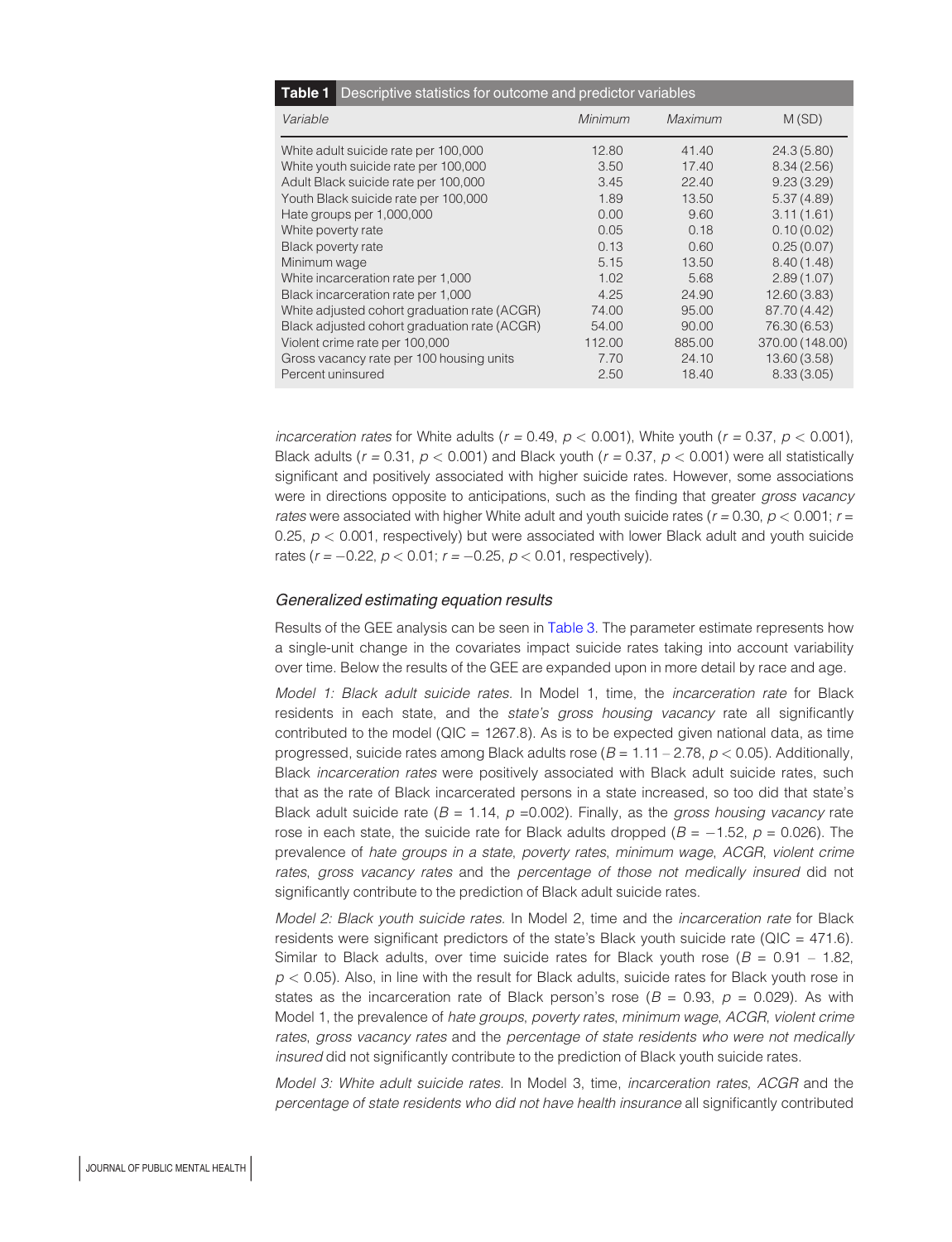<span id="page-4-0"></span>

|                                                              |            | 2                                 | $\infty$ | $\overline{4}$ | 5 | $\circ$ | $\overline{a}$ | $\infty$ | $\circ$                                                                                                                                                                                                                                                                                                                                               | 01                                                                                                                                                                                                                                                                                                                                | 11 | 12                       | 13                  | 14       | $\frac{61}{2}$ |
|--------------------------------------------------------------|------------|-----------------------------------|----------|----------------|---|---------|----------------|----------|-------------------------------------------------------------------------------------------------------------------------------------------------------------------------------------------------------------------------------------------------------------------------------------------------------------------------------------------------------|-----------------------------------------------------------------------------------------------------------------------------------------------------------------------------------------------------------------------------------------------------------------------------------------------------------------------------------|----|--------------------------|---------------------|----------|----------------|
| . Adult - White suicide rate                                 |            |                                   |          |                |   |         |                |          |                                                                                                                                                                                                                                                                                                                                                       |                                                                                                                                                                                                                                                                                                                                   |    |                          |                     |          |                |
| 2. White Youth suicide rates                                 | $0.77***$  |                                   |          |                |   |         |                |          |                                                                                                                                                                                                                                                                                                                                                       |                                                                                                                                                                                                                                                                                                                                   |    |                          |                     |          |                |
| 3. Adult - Black suicide rate                                | $0.44***$  | $0.53***$                         |          |                |   |         |                |          |                                                                                                                                                                                                                                                                                                                                                       |                                                                                                                                                                                                                                                                                                                                   |    |                          |                     |          |                |
| 4. Black Youth suicide rate                                  | $0.39***$  | $0.54***$                         |          |                |   |         |                |          |                                                                                                                                                                                                                                                                                                                                                       |                                                                                                                                                                                                                                                                                                                                   |    |                          |                     |          |                |
| 5. Hate groups per 1,000,000                                 | $0.14*$    | $0.15$ <sup>*</sup><br>0.17       |          |                |   |         |                |          |                                                                                                                                                                                                                                                                                                                                                       |                                                                                                                                                                                                                                                                                                                                   |    |                          |                     |          |                |
| 6. White poverty rate                                        | $0.39***$  |                                   |          |                |   |         |                |          |                                                                                                                                                                                                                                                                                                                                                       |                                                                                                                                                                                                                                                                                                                                   |    |                          |                     |          |                |
| 7. Black poverty rate                                        | $0.16*$    | $0.20**$                          |          |                |   |         |                |          |                                                                                                                                                                                                                                                                                                                                                       |                                                                                                                                                                                                                                                                                                                                   |    |                          |                     |          |                |
| 8. Minimum wage                                              | $-0.27***$ |                                   |          |                |   |         |                |          |                                                                                                                                                                                                                                                                                                                                                       |                                                                                                                                                                                                                                                                                                                                   |    |                          |                     |          |                |
| 9. White incarceration rates                                 | $0.49***$  | $-0.26***$<br>$0.37***$<br>$0.13$ |          |                |   |         |                |          |                                                                                                                                                                                                                                                                                                                                                       |                                                                                                                                                                                                                                                                                                                                   |    |                          |                     |          |                |
| 10. Black incarceration rates                                | $0.15*$    |                                   |          |                |   |         |                |          |                                                                                                                                                                                                                                                                                                                                                       |                                                                                                                                                                                                                                                                                                                                   |    |                          |                     |          |                |
| 11. White ACGR                                               | $-0.55***$ | $-0.48***$                        |          |                |   |         |                |          |                                                                                                                                                                                                                                                                                                                                                       |                                                                                                                                                                                                                                                                                                                                   |    |                          |                     |          |                |
| 12. Black ACGR                                               | $-0.16*$   | $-0.14*$                          |          |                |   |         |                |          | $\begin{array}{c} 0.38^{***} \\ -0.34^{***} \\ -0.74^{***} \\ -0.50 \\ -0.00 \\ -0.00 \\ -0.00 \\ -0.00 \\ -0.00 \\ -0.00 \\ -0.00 \\ -0.00 \\ -0.00 \\ -0.00 \\ -0.00 \\ -0.00 \\ -0.00 \\ -0.00 \\ -0.00 \\ -0.00 \\ -0.00 \\ -0.00 \\ -0.00 \\ -0.00 \\ -0.00 \\ -0.00 \\ -0.00 \\ -0.00 \\ -0.00 \\ -0.00 \\ -0.00 \\ -0.00 \\ -0.00 \\ -0.00 \\$ | $\begin{array}{r} 0.01 \\ -0.204 \\ -0.010 \\ -0.010 \\ -0.010 \\ -0.010 \\ -0.010 \\ -0.010 \\ -0.010 \\ -0.010 \\ -0.010 \\ -0.010 \\ -0.010 \\ -0.010 \\ -0.010 \\ -0.010 \\ -0.010 \\ -0.010 \\ -0.010 \\ -0.010 \\ -0.010 \\ -0.010 \\ -0.010 \\ -0.010 \\ -0.010 \\ -0.010 \\ -0.010 \\ -0.010 \\ -0.010 \\ -0.010 \\ -0.0$ |    |                          |                     |          |                |
| 13. State violent crime rate                                 | $0.36***$  | $0.32***$                         |          |                |   |         |                |          |                                                                                                                                                                                                                                                                                                                                                       |                                                                                                                                                                                                                                                                                                                                   |    | $-0.10$<br>0.13*<br>0.06 |                     |          |                |
| 14. State gross vacancy rate                                 | $0.30***$  | $0.25***$                         |          |                |   |         |                |          |                                                                                                                                                                                                                                                                                                                                                       |                                                                                                                                                                                                                                                                                                                                   |    |                          | $0.12$<br>$0.40***$ |          |                |
| 15. Percent uninsured                                        | $0.55***$  | $0.43***$                         |          |                |   |         |                |          |                                                                                                                                                                                                                                                                                                                                                       |                                                                                                                                                                                                                                                                                                                                   |    |                          |                     | $0.17**$ |                |
| Notes: * $\rho$ < 0.05; ** $\rho$ < 0.01; *** $\rho$ < 0.001 |            |                                   |          |                |   |         |                |          |                                                                                                                                                                                                                                                                                                                                                       |                                                                                                                                                                                                                                                                                                                                   |    |                          |                     |          |                |

Table 2 Bivariate associations between study variables **Table 2** Bivariate associations between study variables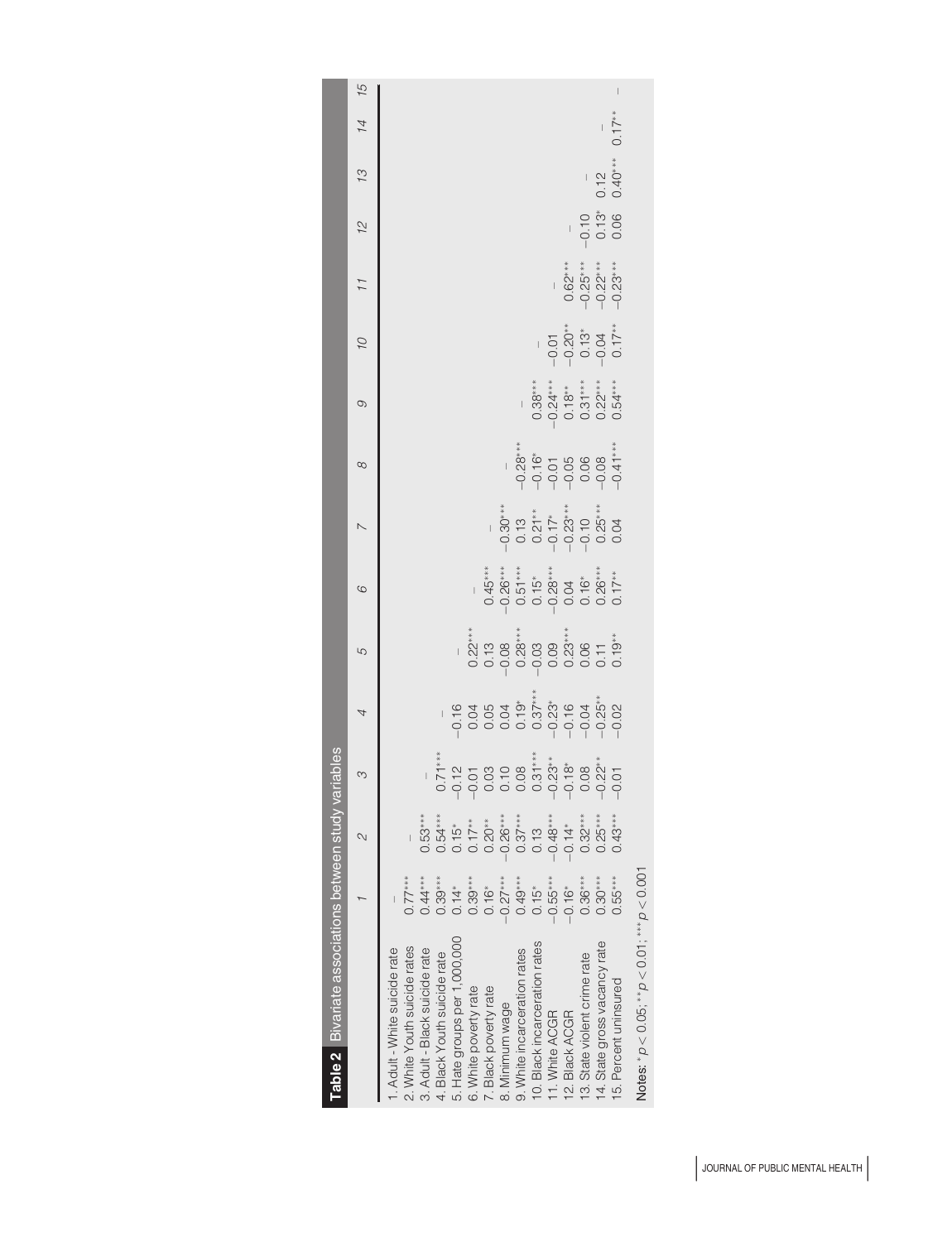<span id="page-5-0"></span>

|                    | Table 3 Generalized estimating equations (GEE) predicting suicide rates among Black adults, Black youth, White adults and White youth                                               |                              |          |               |                                 |       |               |                                  |                |               |                                 |          |
|--------------------|-------------------------------------------------------------------------------------------------------------------------------------------------------------------------------------|------------------------------|----------|---------------|---------------------------------|-------|---------------|----------------------------------|----------------|---------------|---------------------------------|----------|
|                    | B(SE)                                                                                                                                                                               | Model 1: Black Adults<br>95% | ご        | B(SE)         | 95% C.I<br>Model 2: Black Youth |       | B(SE)         | 95% C.,<br>Model 3: White Adults |                | B(SE)         | 95% C.,<br>Model 4: White Youth |          |
|                    |                                                                                                                                                                                     | Lower                        | Upper    |               | Lower                           | Jpper |               | Lower                            | Upper          |               | Lower                           | Upper    |
| Time<br>2015       | $-ref-$                                                                                                                                                                             | -ref-                        | -ref-    | -ref-         | -ref-                           | -ref- | -ref-         | -ref-                            | -ref-          | -ref-         | -ref-                           | -ref-    |
| 2016               | 1, 11 (0.56)                                                                                                                                                                        | 0.01                         | 2.21     | 0.91 (0.33)   | 0.25                            | 99,   | 0.52(0.30)    | 0.08                             | $\overline{E}$ | 1,16(0.33)    | $-0.50$                         | 5<br>0.8 |
| 2017               | 1.63 (0.48)                                                                                                                                                                         |                              | 2.57     | 1.77(0.38)    | 1.03                            | 2.51  | 2.66 (0.56)   | 1.57                             |                | .38(0.29)     | 0.81                            | 1.94     |
| 2018               | 2.43 (0.60)                                                                                                                                                                         |                              | 3.62     | 1.77 (0.46)   | 0.86                            | 2.68  | 3.08 (0.47    | 217                              |                | .51(0.31)     | 0.90                            | 2.13     |
| 2019               | 2.78(0.73)                                                                                                                                                                          | 1.35                         | 4.2      | 1.82 (0.62)   | 0.61                            | 3.03  | 3.09 (0.74    | 1.64                             | 4.55           | 53 (0.37      | 0.80                            | 2.25     |
| Hate groups rate   | 0.56(0.72)                                                                                                                                                                          | $-0.86$                      | 1.98     | 0.14(0.61)    | $-1.05$                         | 1.33  | 0.24(0.27)    | 0.76                             | 0.29           | 0.08(0.25)    | $-0.41$                         | 0.58     |
| Poverty rate       | 0.80(0.56)                                                                                                                                                                          | $-0.31$                      | $\infty$ | 0.06(0.65)    | $-1.33$                         | 1.22  | 1.48 (0.78)   | 0.04                             | 3.00           | $-0.40(0.18)$ | $-0.76$                         | 0.04     |
| Incarceration rate | 1.14(0.37)                                                                                                                                                                          | 0.42                         | 1.86     | 0.93 (0.43)   | 0.10                            | 1.76  | 1.05 (0.39)   | 0.28                             | 1.82           | 0.55 (0.22)   | 0.12                            | 0.98     |
| Minimum wage       | $0.16(-0.22)$                                                                                                                                                                       | 0.48                         | 1.16     | 0.06(0.30)    | $-0.52$                         | 0.65  | $-0.20(0.33)$ | $-0.84$                          | 0.45           | $-0.61(0.25)$ | $-1.11$                         | 0.12     |
| <b>ACGR</b>        | $-0.22(0.48)$                                                                                                                                                                       | $-1.16$                      | 0.73     | 0.52(0.35)    | $-1.21$                         | 0.17  | 2.36(0.41)    | $-3.17$                          | 1.56           | $-0.97(0.21)$ | $-1.37$                         | 0.56     |
| Violent crime rate | 0.69(0.83)                                                                                                                                                                          | $-0.93$                      | 2.32     | 0.24(0.57)    | $-0.89$                         | 1.36  | 0.22(0.58)    | $-0.93$                          | $\frac{36}{ }$ | 0.55 (0.28)   | 0.01                            | 90.1     |
| Gross vacancy rate | $-1.52(0.68)$                                                                                                                                                                       | $-2.86$                      | $-0.18$  | $-0.69(0.61)$ | $-1.87$                         | 0.50  | 0.28(0.40)    | $-0.50$                          | 1.05           | 0.37 (0.20)   | $-0.02$                         | 0.76     |
| Percent Uninsured  | 0.08(0.51)                                                                                                                                                                          | $-0.93$                      | 1.08     | 0.38(0.43)    | $-0.45$                         | 22    | 1.83 (0.51)   | 0.83                             | 2.83           | 0.14(0.24)    | 0.32                            | 0.61     |
|                    | Notes: Italic values have reached statistical significance, p < 0.05 ACGR = Adjusted cohort graduation rate Models 1 and 2 use the Black incarceration rate, poverty rate and ACGR; |                              |          |               |                                 |       |               |                                  |                |               |                                 |          |
|                    | Models 3 and 4 use the White incarceration rate, poverty rate and ACGR. All other variables are for the state population as a whole                                                 |                              |          |               |                                 |       |               |                                  |                |               |                                 |          |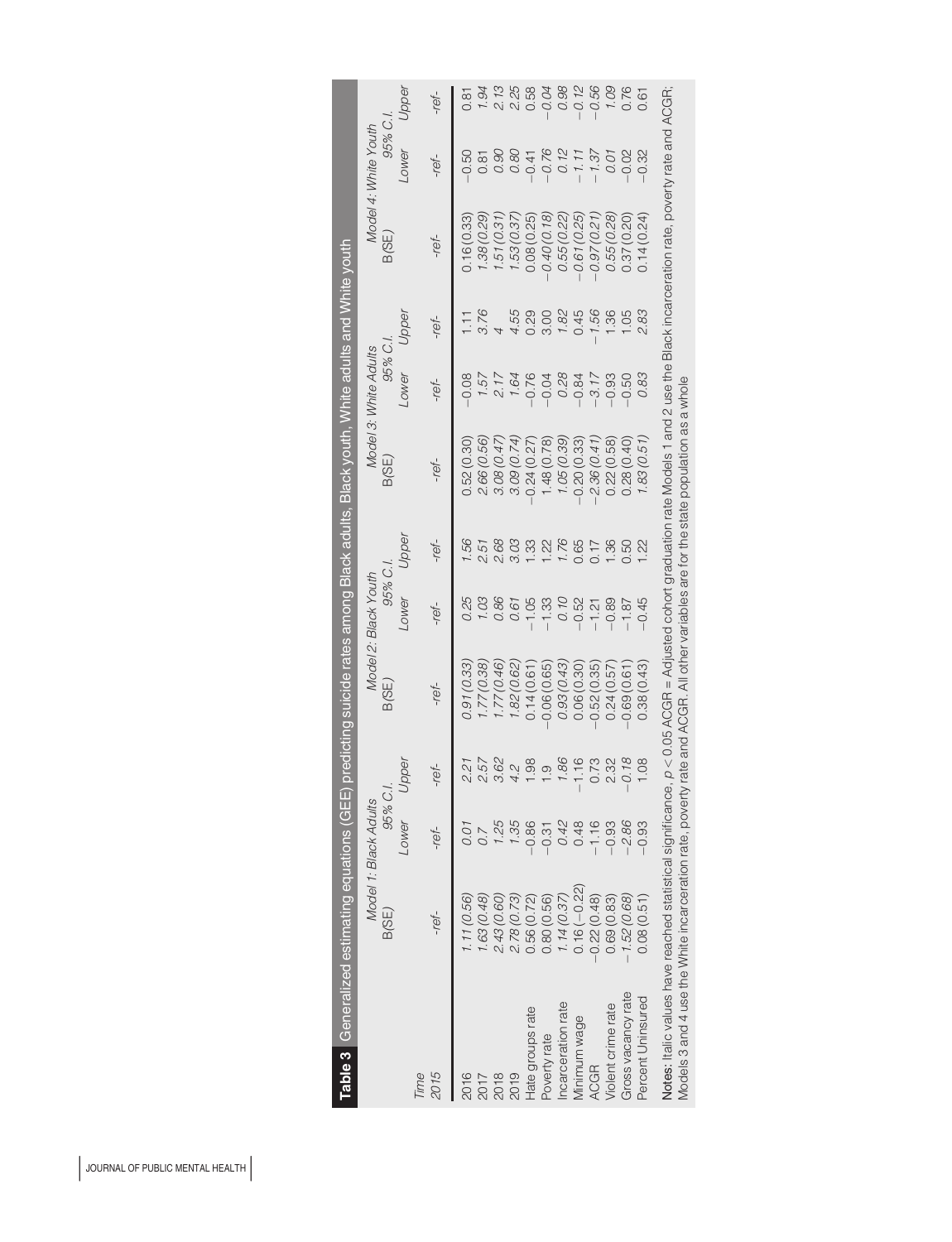to the prediction of White adult suicide rates ( $QIC = 3302.7$ ). Matching with national trends, over time suicide rates among White adults rose ( $B = 2.66 - 3.09$ ,  $p < 0.05$ ). Additionally, as the number of White persons incarcerated in a state and the percentage of the overall population who were uninsured rose so too did the White adult suicide rate ( $B = 1.05$ ,  $p = 0.008$ ,  $B = 1.83$ ,  $p < 0.001$ , respectively). Finally, as the *ACGR rose*, the suicide rate among White adults declined ( $B = -2.36$ ,  $p < 0.001$ ). State hate group rates, poverty rates, minimum wages, violent crime rates and gross vacancy rates did not significantly contribute to the prediction of White adult suicide rates.

Model 4: White youth suicide rates. Finally, in Model 4, time, poverty rates, incarceration rates, minimum wage, ACGR scores, and the violent crime rate all significantly contributed to the prediction of White youth suicide ( $QIC = 838.9$ ). Matching with White adult rates, the rate of suicide among White youth increased over time ( $B = 1.38 - 1.53$ ,  $p < 0.05$ ). Additionally, as *incarceration rates* for White state residents and the *overall violent crime* rate in a state rose so too did the White youth suicide rate ( $B = 0.55$ ,  $p = 0.013$ ,  $B = 0.55$ ,  $p = 0.046$ ). However, as the *poverty rate* of White residents, the *minimum wage* and the ACGR rose, the White youth suicide rate decreased ( $B = -0.40$ ,  $p = 0.030$ ,  $B = -0.61$ ,  $p = 0.015$ ,  $B = -0.97$ ,  $p < 0.001$ ). Finally, the state hate group rates, gross vacancy rates and the percentage of those without medical insurance did not significantly predict the White youth suicide rates.

## **Discussion**

The present study contributes to the literature on understanding structural state-level differences in suicide rates between Black and White people across the age spectrum living in the USA. First, this study found that *incarceration rates* were positively associated with suicide rates across all groups. This result is consistent with prior research that highlights the negative impact of incarceration on overall mental health [\(Hawthorne](#page-10-7) et al., [2012\)](#page-10-7) as well as risk of death by suicide ([Barnert](#page-9-8) et al., 2019). High incarceration rates in a community can have devasting mental health consequences for residents due to loss of loved ones to the criminal justice system which can be overwhelming to children and families. Furthermore, research has indicated that communities that have heavy police presence and arrest rates are more likely to have high crime rates and repeated exposure to trauma ([Lardier](#page-10-8) et al., 2021). These events leave residents of those communities experiencing poor mental health symptoms, feelings of hopelessness and engagement in negative health-risk behaviors [\(Opara](#page-10-9) et al., 2020), which are all risk factors for suicide and suicide ideation.

Another finding in the study suggests that *graduation rates*, which can be indicative of educational level and socioeconomic status, had a negative relationship with suicide rates for White adults and youth only. An explanation for this finding could be that high socioeconomic status in Black youths and adults does not serve as a buffer against poor mental health symptoms, that can lead to suicide ideation, due to the experience of racism and discrimination Black people endure overall ([Assari and Caldwell, 2018\)](#page-9-9). Findings in this study could also provide some support, albeit tentative, for the role of *despair* in White suicide as outlined by [Case and Deaton \(2020\).](#page-9-10) According to Case and Deaton, the rising rates of suicide in the USA are largely driven by suicide mortality among White persons without a college education and they point toward lower wages, rising health-care costs and lack of social safety nets as potentially influential in what they call *deaths of despair* (i.e. suicide, drug overdose and alcohol related mortality). In the current study, lower education rates and a greater percentage of the medically uninsured were predictive of White adult suicides and, alongside lower minimum wage, White youth suicide. However, poverty rates for White youth were associated with decreased rates of suicide among this population, which would be unexpected if White suicide mortality is largely driven by economic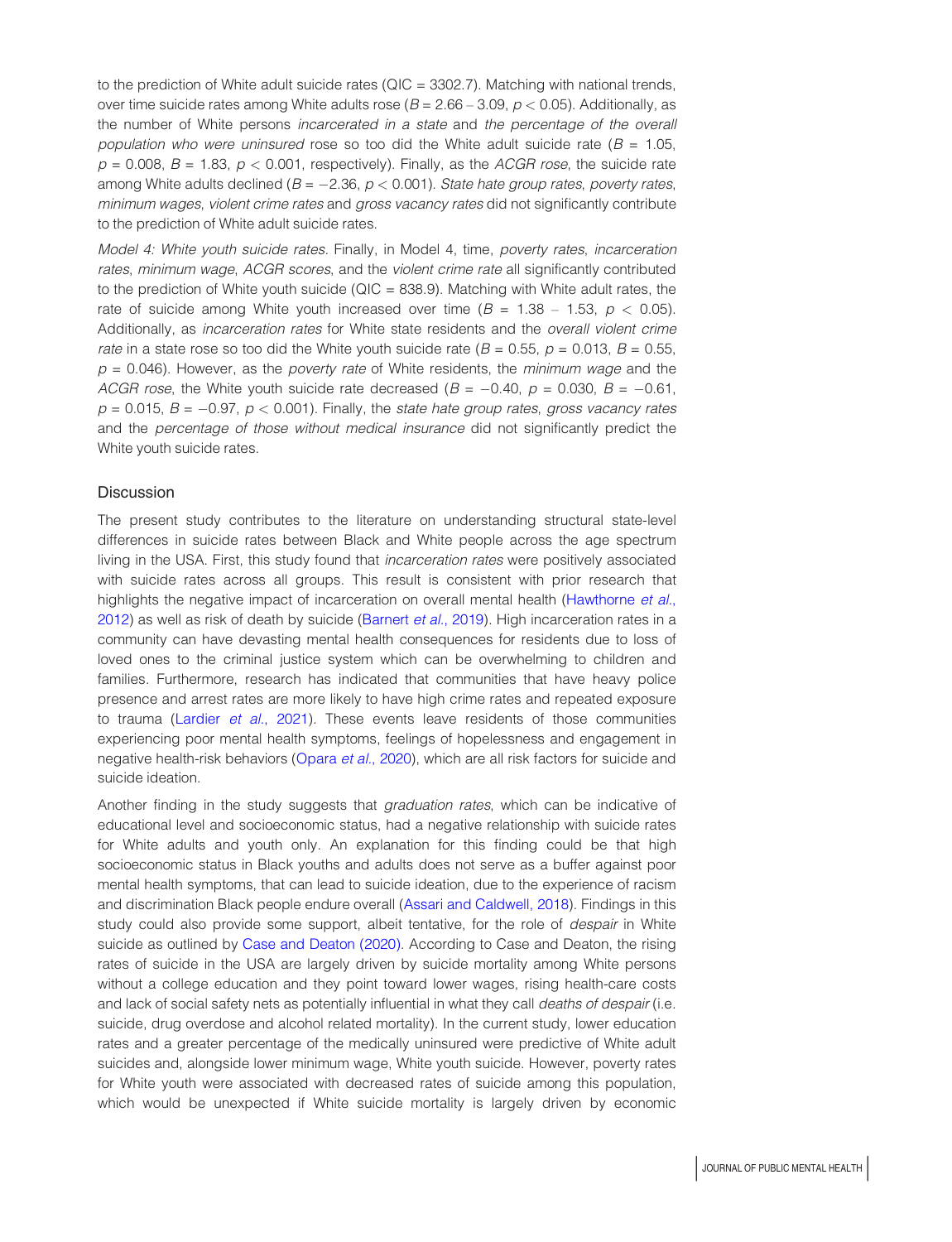hardships within this population (though Case & Deaton's work is largely centered on White adult mortality).

A surprising finding in this study involved house vacancies which were added in the model to represent environmental context [\(Rollings](#page-10-10) et al., 2017). There were discrepancies in the nature of the relationship between gross vacancy rates and suicide rates. Among White adults and youth, bivariate correlations indicated that as gross vacancy rates increased, suicide rates increased. However, for Black adults and youth, as gross vacancy rates rose, suicide rates fell. In the GEE analysis, gross vacancy rates were significant only for Black adults and, as with the bivariate associations, as vacancy rates increased, suicide rates decreased.

It is unclear as to why there would be a protective effect of gross vacancy rate on Black adult and youth suicide rates. Previous work has linked foreclosures with increased risk among White populations but not other racial groups but we could find no evidence that housing issues, such as vacancies, should serve as a protective factor among marginalized groups ([Houle and Light, 2017\)](#page-10-11). It could be that the association between gross vacancy rates and lowered rates of suicide among Black adults and youth is a byproduct of where the concentration of vacancy rates occur. Higher concentrations of vacancy are likely to occur in metropolitan areas, where Black persons are more heavily concentrated and which typically experience lower suicide rates than less urban and more rural areas [\(Kegler](#page-10-12) et al., [2017\)](#page-10-12). Among residents who live in urban neighborhoods and live with family, [Denney](#page-9-11) et al. [\(2015\)](#page-9-11) found that they were less likely to attempt suicide than urban residents who do not live with family, even after controlling for socioeconomic status. Therefore, there may be an indirect link to the importance of social support within urban and metropolitan context that can be protective against suicide for certain groups (Melo et al.[, 2014](#page-10-13)). Future research would benefit by continuing to examine other structural factors by city level such as housing vacancy to understand differences and its impact on Black and White populations and in relation to suicide risk.

# Limitations

Although this study has several strengths, there are a few limitations. First, while we did not specifically test for perceived experiences with racism, we conceptualized exposure to racism by including the number of hate groups in the state. Our conceptualization of hate crimes is consistent with the US [Department of Justice \(2021\)](#page-9-6) definition of hate crimes, which includes "acts of physical harm and specific criminal threats motivated by animus based on race." Further, some evidence links the presence of hate groups to ideologically motivated violence [\(Adamczyk](#page-9-12) et al., 2014). Second, individual-level variables were not examined; however, the goal of this study was to move away from individual-level indicators and highlight the associations that structural-level factors have on suicide rates by race. Further, extrapolating findings to the individual-level from macro-level data may be difficult and poses risks to generalizability. Future research is needed to contextualize individual health outcomes within the larger socio-ecological context. Third, our study did not examine potential occupational differences in risk of death by suicide. Specifically, prior research by Han et al. [\(2016\)](#page-10-14) indicates people working in careers that require a higher level of education (e.g. lawyers, social scientists, communication workers) were approximately three times more likely to report suicide ideation in the past year compared to physical labor workers (e.g. fisherman, farmers and other forestry occupations). Additionally, people in medical professions (e.g. veterinarians and physicians) may be at increased risk of death by suicide due to stressful workplace conditions [\(Fink-Miller and Nestler, 2018](#page-9-13)). Future research is needed to examine the state-level determinants of suicide found in this study in relation to different occupations.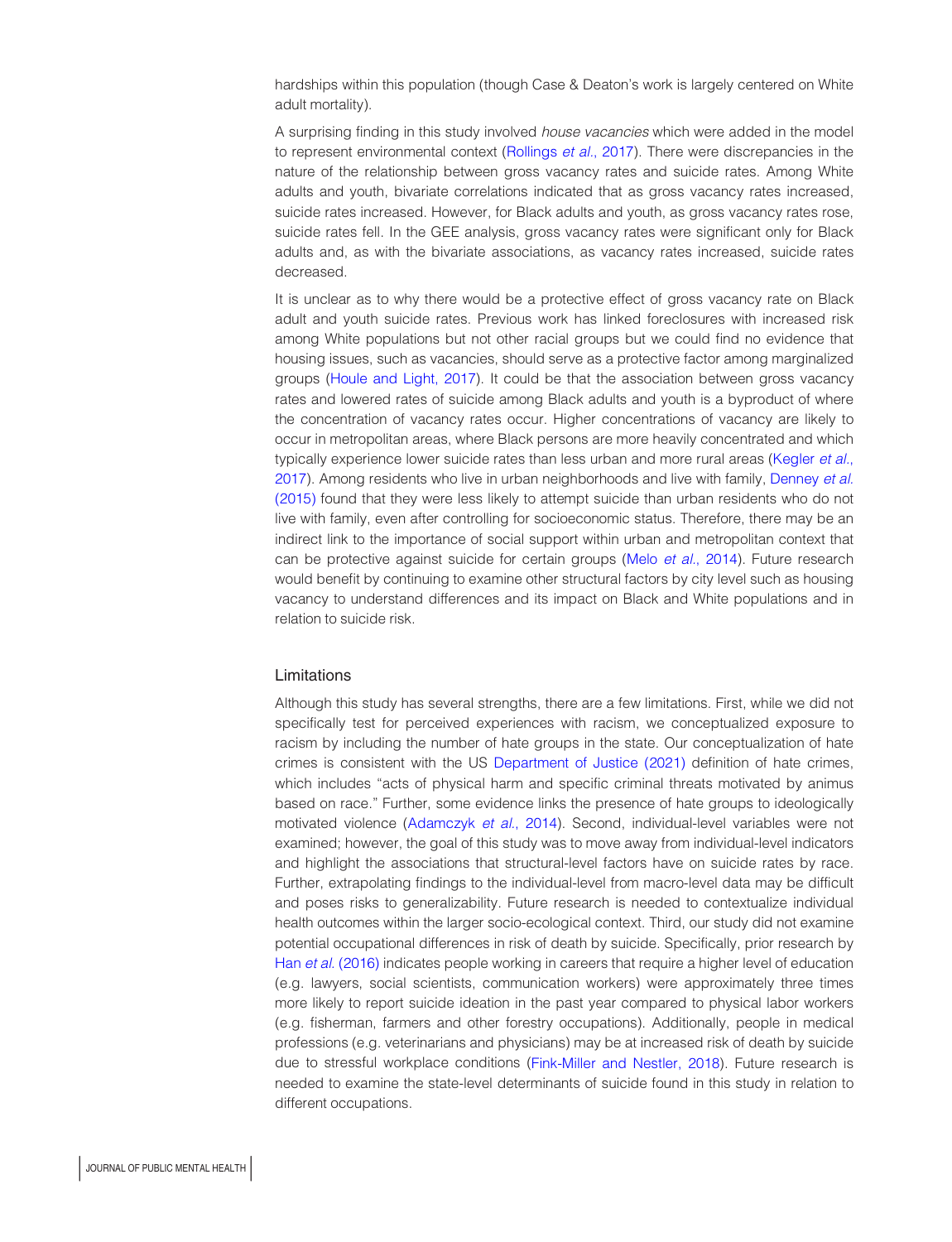# Implications

Findings from the current study have several implications. Given the rise of death by suicide over about the past 10 years [\(American Foundation for Suicide Prevention, 2017\)](#page-9-14), various disciplines including psychology, ([Westefeld, 2019\)](#page-11-11) pediatrics/primary care [\(Lines, 2019\)](#page-10-15) and public health ([Kearney, 2020;](#page-10-16) Stone et al.[, 2005\)](#page-11-12) have all issued call for actions to tackle suicide through an interdisciplinary lens. Through this lens, future research is necessary to better define and understand the issue of racial disparities in suicide. Such research should:

- examine the multi-level and longitudinal effects of racism on suicidality [\(Jones, 2000](#page-10-17));
- use and develop relevant theoretical frameworks such as intersectionality [\(Crenshaw,](#page-9-15) [1989\)](#page-9-15) and socio-ecological theory [\(Cramer and Kapusta, 2017](#page-9-3)) to holistically examine risk and prevention ([Opara](#page-10-9) et al., 2020); and
- **e** engage communities themselves in the design, execution and analysis of research to more authentically represent their voices and experiences.

For example, given that suicide attempts among Black youth in urban areas are about double the national rate ([Bennett and Joe, 2015\)](#page-9-16), additional research examining how institutionalized racism impacts community-level policies which then contribute to suicidality is necessary.

Institutionalized racism can be described as "differential access to the goods, services, and opportunities of society by race" ([Jones, 2000,](#page-10-17) p. 1212). This differential access is seen in educational attainment, socioeconomic status, and access to services and resources, all of which are related to mental health outcomes and suicidality for Black youth and adults (Willis et al.[, 2002\)](#page-11-13). Our finding regarding the association between state incarceration rates and suicide rates among Black adults and children may be evidence of this conceptualization. Though our study findings indicated that education, poverty level and health insurance did not have relationships with suicide rates among Black adults and children, it is essential for researchers to continue investigating race-specific risk factors (e.g. perception of racism, racial microaggressions) that may be understudied in Black death by suicide. Moreover, while the number of hate groups in a state was not statistically significant in any of the four models, future research should aim to add to our understanding of the impacts of personally mediated racism on suicidality within Black communities.

A "comprehensive set of public policies to address [the] developmental, social, and economic needs" of communities is necessary to effectively combat suicide [\(Gibbs, 2000](#page-9-17), p. 76). These policies should work to both redress inequity and promote equity simultaneously. Based on our findings and prior research, for example, policies that invest at multiple levels to mitigate the impacts of racism on mental health and suicide (e.g. public awareness campaigns; health-care access expansion and criminal justice reform and decarceration; [Smedley and Myers, 2014](#page-11-14)), provide financial safety nets for individuals and communities (e.g. increased minimum wage and housing supports; [Gunnel](#page-10-18) et al., 2020; [Kaufman](#page-10-4) et al., 2020) and adequately support multi-level prevention and intervention programs ([Gunnel](#page-10-18) et al., 2020; [Sakashita and Oyama, 2019\)](#page-11-15) may help reduce well-known risk factors for suicide.

# **Conclusion**

Taken together, our study adds to the literature by examining structural- and state-level factors that differentially influence suicide rates by race. While our work is a first step toward examining these differences, future research is needed to assess the broader systemic issues that contribute to racial differences in death by suicide. While psychological assessment and treatment of individual suicidality may be beneficial in reducing risk for some, a more holistic public health focus that: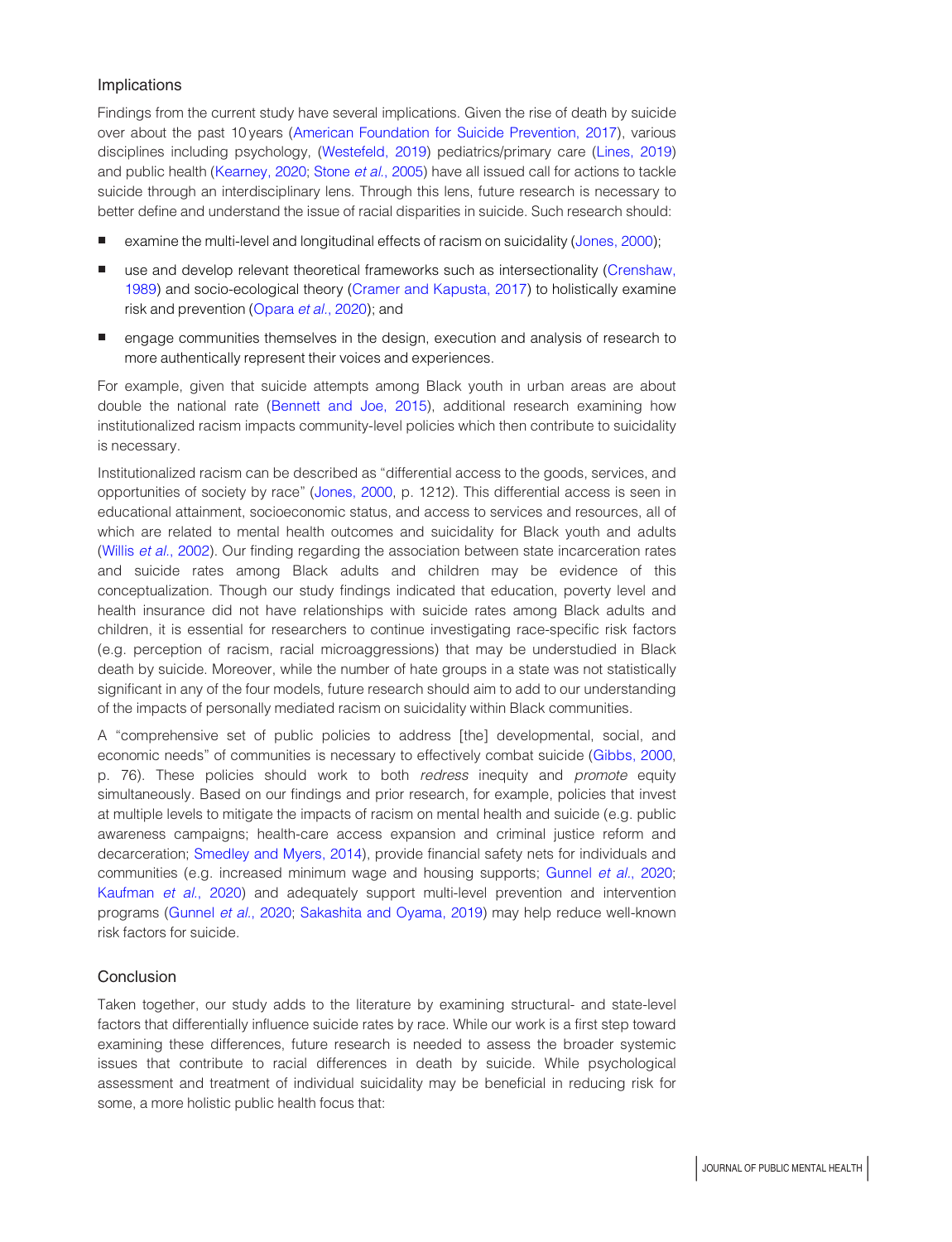- emphasizes an upstream approach to prevention;
- recognizes the importance of structural indicators of suicide risk; and
- works to address structural causes rather than symptoms is more likely to result in positive long-term outcomes, particularly for those most systematically marginalized.

#### **References**

<span id="page-9-12"></span>Adamczyk, A., Guenewald, J., Chermak, S.M. and Freilich, J.D. (2014), "The relationship between hate groups and far-right ideological violence", Journal of Contemporary Criminal Justice, Vol. 30 No. 3, pp. 310-332.

<span id="page-9-14"></span>American Foundation for Suicide Prevention (2017), "Statistics", available at: [www.afsp.org/statistics](http://www.afsp.org/statistics) (accessed 8 September 2021).

<span id="page-9-9"></span>Assari, S. and Caldwell, C.H. (2018), "Social determinants of perceived discrimination among black youth: intersection of ethnicity and gender", Children, Vol. 5 No. 2, pp. 24-32.

<span id="page-9-8"></span>Barnert, E.S., Abrams, L.S., Dudovitz, R., Coker, T.R., Bath, E., Tesema, L., Nelson, B.B., Biely, C. and Chung, P.J. (2019), "What is the relationship between incarceration of children and adult health outcomes?", Academic Pediatrics, Vol. 19 No. 3, pp. 342-350.

<span id="page-9-16"></span>Bennett, M.D. and Joe, S. (2015), "Exposure to community violence, suicidality, and psychological distress among African American and Latino youths: findings from the CDC youth violence survey", Journal of Human Behavior in the Social Environment, Vol. 25 No. 8, pp. 775-789.

<span id="page-9-1"></span>Bridge, J.A., Horowitz, L.M., Fontanella, C.A., Sheftall, A.H., Greenhouse, J., Kelleher, K.J. and Campo, J. V. (2018), "Age-related racial disparity in suicide rates among US youths from 2001 through 2015", JAMA Pediatrics, Vol. 172 No. 7, pp. 697-699.

<span id="page-9-5"></span>Bureau of Justice Statistics (2021), "Prisoners series [2015-2019]", available at: [https://bjs.ojp.gov/](https://bjs.ojp.gov/library/publications/list?series_filter=Prisoners) [library/publications/list?series\\_filter=Prisoners](https://bjs.ojp.gov/library/publications/list?series_filter=Prisoners) (accessed 28 June 2021).

<span id="page-9-10"></span>Case, A. and Deaton, A. (2020), Deaths of Despair and the Future of Capitalism, Princeton University Press.

Center for Disease Control and Prevention [CDC] (2007), "The Social-Ecological model: a framework for prevention violence prevention injury center CDC", available at: [www.cdc.gov/violenceprevention/about/](https://www.cdc.gov/violenceprevention/about/social-ecologicalmodel.html) [social-ecologicalmodel.html](https://www.cdc.gov/violenceprevention/about/social-ecologicalmodel.html) (accessed 16 November 2021).

<span id="page-9-3"></span>Cramer, R.J. and Kapusta, N.D. (2017), "A social-ecological framework of theory, assessment, and prevention of suicide", Frontiers in Psychology, Vol. 8 No. 1756, pp. 1-10.

<span id="page-9-15"></span>Crenshaw, K. (1989), "Demarginalizing the intersection of race and sex: a black feminist critique of antidiscrimination doctrine, feminist theory and antiracist politics", University of Chicago Legal Forum, Vol. 1, pp. 139-167.

<span id="page-9-0"></span>Curtin, S.C. and Heron, M. (2019), "Death rates due to suicide and homicide among persons aged 10-24: United States, 2000-2017", NCHS Data Brief, Vol. 352, pp. 1-8.

<span id="page-9-2"></span>Debnam, K.J. and Temple, J.R. (2021), "Dating matters and the future of teen dating violence prevention", Prevention Science, Vol. 22 No. 2, pp. 187-192.

<span id="page-9-4"></span>Decker, M.R., Wilcox, H.C., Holliday, C.N. and Webster, D.W. (2018), "An integrated public health approach to interpersonal violence and suicide prevention and response", Public Health Reports, Vol. 133 No. 1\_suppl, pp. 65S-79S.

<span id="page-9-11"></span>Denney, J.T., Wadsworth, T., Rogers, R.G. and Pampel, F.C. (2015), "Suicide in the city: do characteristics of place really influence risk?", Social Science Quarterly, Vol. 96 No. 2, pp. 313-329.

<span id="page-9-6"></span>Department of Justice (2021), "Crime in the U.S [2015-2019]", Federal Bureau of Investigation, available at: <https://ucr.fbi.gov/crime-in-the-u.s> (accessed 28 June 2021).

<span id="page-9-7"></span>Diggle, P., Liang, K. and Zeger, S. (1994), Analysis of Longitudinal Data, Oxford University Press, New York, NY.

<span id="page-9-13"></span>Fink-Miller, E.L. and Nestler, L.M. (2018), "Suicide in physicians and veterinarians: risk factors and theories", Current Opinion in Psychology, Vol. 22, pp. 23-26.

<span id="page-9-17"></span>Gibbs, D. (2000), "Ecological modernisation, regional economic development and regional development agencies", Geoforum, Vol. 31 No. 1, pp. 9-19.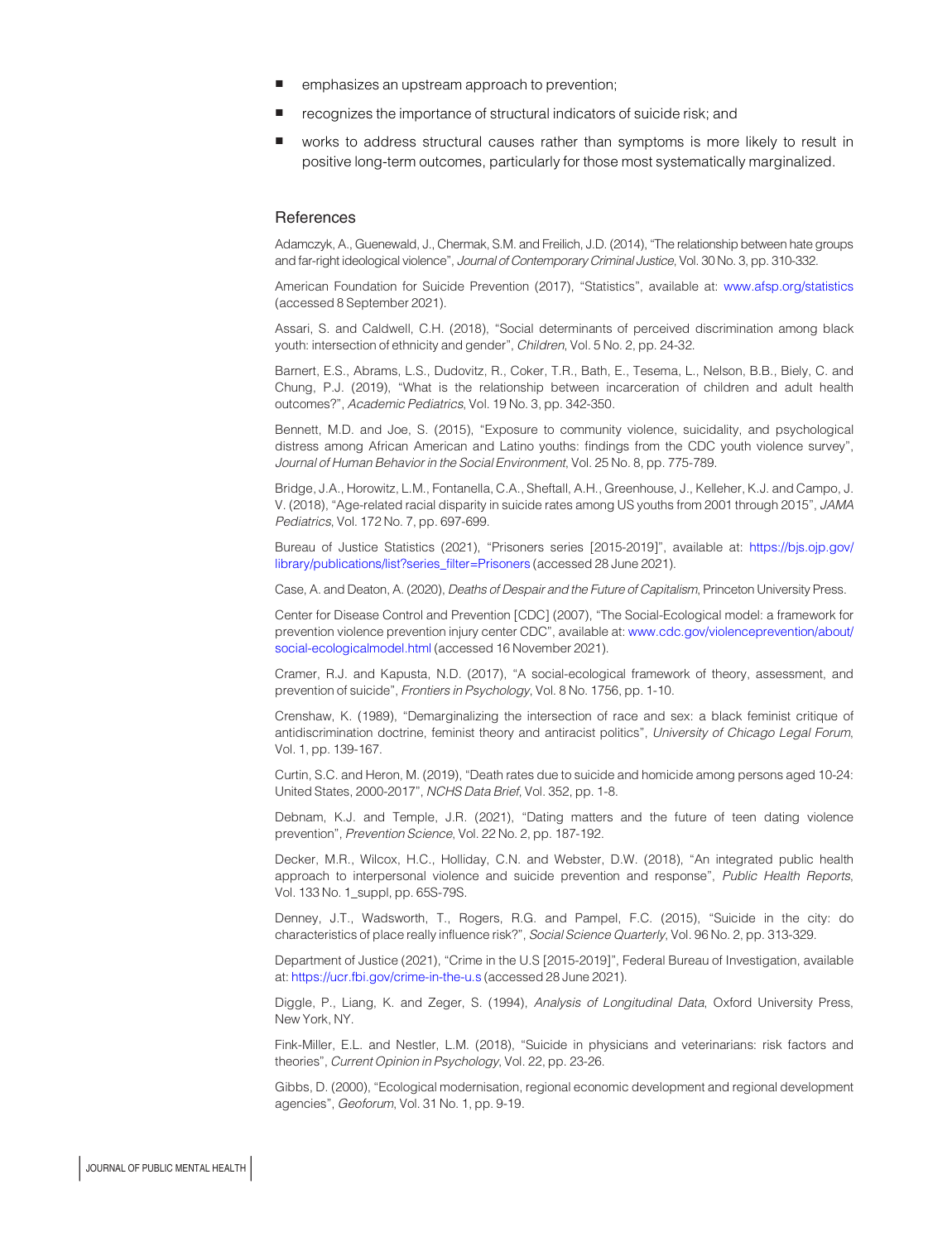<span id="page-10-18"></span>Gunnel, D., Appleby, L., Arensman, E., Hawton, K., John, A., Kapur, N., Khan, M., O'Connor, R.C. and Pirkis, J, and the COVID-19 Suicide Prevention Research Collaboration (2020), "Suicide risk and prevention during the COVID-19 pandemic", The Lancet Psychiatry, Vol. 7 No. 6, pp. 468-471.

<span id="page-10-2"></span>Gunter, T.D., Chibnall, J.T., Antoniak, S.K., Philibert, R.A. and Black, D.W. (2013), "Childhood trauma, traumatic brain injury, and mental health disorders associated with suicidal ideation and suicide-related behavior in a community corrections sample", The Journal of the American Academy of Psychiatry and the Law, Vol. 41 No. 2, pp. 245-255.

<span id="page-10-14"></span>Han, B., Crosby, A.E., Ortega, L.A., Parks, S.E., Compton, W.M. and Gfroerer, J. (2016), "Suicidal ideation, suicide attempt, and occupations among employed adults aged 18–64 years in the United States", Comprehensive Psychiatry, Vol. 66, pp. 176-186.

<span id="page-10-7"></span>Hawthorne, W.B., Folsom, D.P., Sommerfeld, D.H., Lanouette, N.M., Lewis, M., Aarons, G.A., Conklin, R.M., Solorzano, E., Lindamer, L.A. and Jeste, D.V. (2012), "Incarceration among adults who are in the public mental health system: rates, risk factors, and short-term outcomes", Psychiatric Services, Vol. 63 No. 1, pp. 26-32.

<span id="page-10-11"></span>Houle, J.N. and Light, M.T. (2017), "The harder they fall? Sex and race/ethnic specific suicide rates in the U.S. foreclosure crisis", Social Science & Medicine, Vol. 180, pp. 114-124.

<span id="page-10-17"></span>Jones, C.P. (2000), "Levels of racism: a theoretic framework and a gardener's tale", American Journal of Public Health, Vol. 90, pp. 1212-1215.

<span id="page-10-5"></span>Kaiser Family Foundation (2021), "Poverty rate by race/ethnicity [2015-2019]", available at: [www.kff.org/](https://www.kff.org/other/state-indicator/poverty-rate-by-raceethnicity/?currentTimeframe=0&sortModel=%7B%22colId%22:%22Location%22,%22sort%22:%22asc%22%7D) [other/state-indicator/poverty-rate-by-raceethnicity/?currentTimeframe=0andsortModel=%7B%22colId%](https://www.kff.org/other/state-indicator/poverty-rate-by-raceethnicity/?currentTimeframe=0&sortModel=%7B%22colId%22:%22Location%22,%22sort%22:%22asc%22%7D) [22:%22Location%22,%22sort%22:%22asc%22%7D](https://www.kff.org/other/state-indicator/poverty-rate-by-raceethnicity/?currentTimeframe=0&sortModel=%7B%22colId%22:%22Location%22,%22sort%22:%22asc%22%7D) (accessed 28 June 2021).

<span id="page-10-4"></span>Kaufman, J.A., Salas-Hernández, L.K., Komro, K.A. and Livingston, M.D. (2020), "Effects of increased minimum wages by unemployment rate on suicide in the USA", Journal of Epidemiology and Community Health, Vol. 74 No. 3, pp. 219-224.

<span id="page-10-16"></span>Kearney, L.K., Smith, C.A. and Miller, M.A. (2020), "Critical foundations for implementing the VA's public health approach to suicide prevention", Psychiatric Services, Vol. 71 No. 12, pp. 1306-1307.

<span id="page-10-12"></span>Kegler, S.R., Stone, D.M. and Holland, K.M. (2017), "Trends in suicide by level of urbanization – United States, 1999-2015", MMWR. Morbidity and Mortality Weekly Report, Vol. 66 No. 10, pp. 270-273.

<span id="page-10-8"></span>Lardier, D.T., Opara, I., Lin, Y., Roach, E., Herrera, A., Garcia-Reid, P. and Reid, R.J. (2021), "A spatial analysis of alcohol outlet density, abandoned properties and police call to service on non-fatal shootings and aggravated assaults in a Northeastern United States urban city", Substance Use & Misuse, Vol. 56 No. 10, pp. 1527-1535.

<span id="page-10-0"></span>Lindsey, M.A., Sheftall, A.H., Xiao, Y. and Joe, S. (2019), "Trends of suicidal behaviors among high school students in the United States: 1991-2017", Pediatrics, Vol. 144 No. 5.

<span id="page-10-15"></span>Lines, M.M. (2019), "Advancing the evidence for integrated pediatric primary care psychology", Clinical Practice in Pediatric Psychology, Vol. 7 No. 2, pp. 179-182.

<span id="page-10-13"></span>Melo, H.P.M., Moreira, A.A., Batista, E., Makse, H.A. and Andrade, J.S. (2014), "Statistical signs of social influence on suicides", Scientific Reports, Vol. 4 No. 1, pp. 6239-6239.

<span id="page-10-6"></span>National Center for Education Statistics (2021), "Digest of education statistics [2015-2019]", available at: <https://nces.ed.gov/programs/digest/index.asp> (accessed 28 June 2021).

<span id="page-10-3"></span>Nowotny, K.M. and Kuptsevych-Timmer, A. (2018), "Health and justice: framing incarceration as a social determinant of health for Black men in the United States", Sociology Compass, Vol. 12 No. 3, pp. 1-15.

<span id="page-10-9"></span>Opara, I., Assan, M.A., Pierre, K., Gunn, J.F., III, Metzger, I., Hamilton, J. and Arugu, E. (2020), "Suicide among black children: an integrated model of the interpersonal-psychological theory of suicide and intersectionality theory for researchers and clinicians", Journal of Black Studies, Vol. 51 No. 6, pp. 611-631.

Opara, I., Lardier, D.T., Jr., Metzger, I., Herrera, A., Franklin, L., Garcia-Reid, P. and Reid, R.J. (2020), "Bullets have no names": a qualitative exploration of community trauma among black and Latinx youth", Journal of Child and Family Studies, Vol. 29 No. 8, pp. 2117-2129.

<span id="page-10-1"></span>Ramchand, R., Gordon, J.A. and Pearson, J.L. (2021), "Trends in suicide rates by race and ethnicity in the United States", JAMA Network Open, Vol. 4 No. 5, pp. 1-4.

<span id="page-10-10"></span>Rollings, K.A., Wells, N.M., Evans, G.W., Bednarz, A. and Yang, Y. (2017), "Housing and neighborhood physical quality: children's mental health and motivation", Journal of Environmental Psychology, Vol. 50, pp. 17-23.